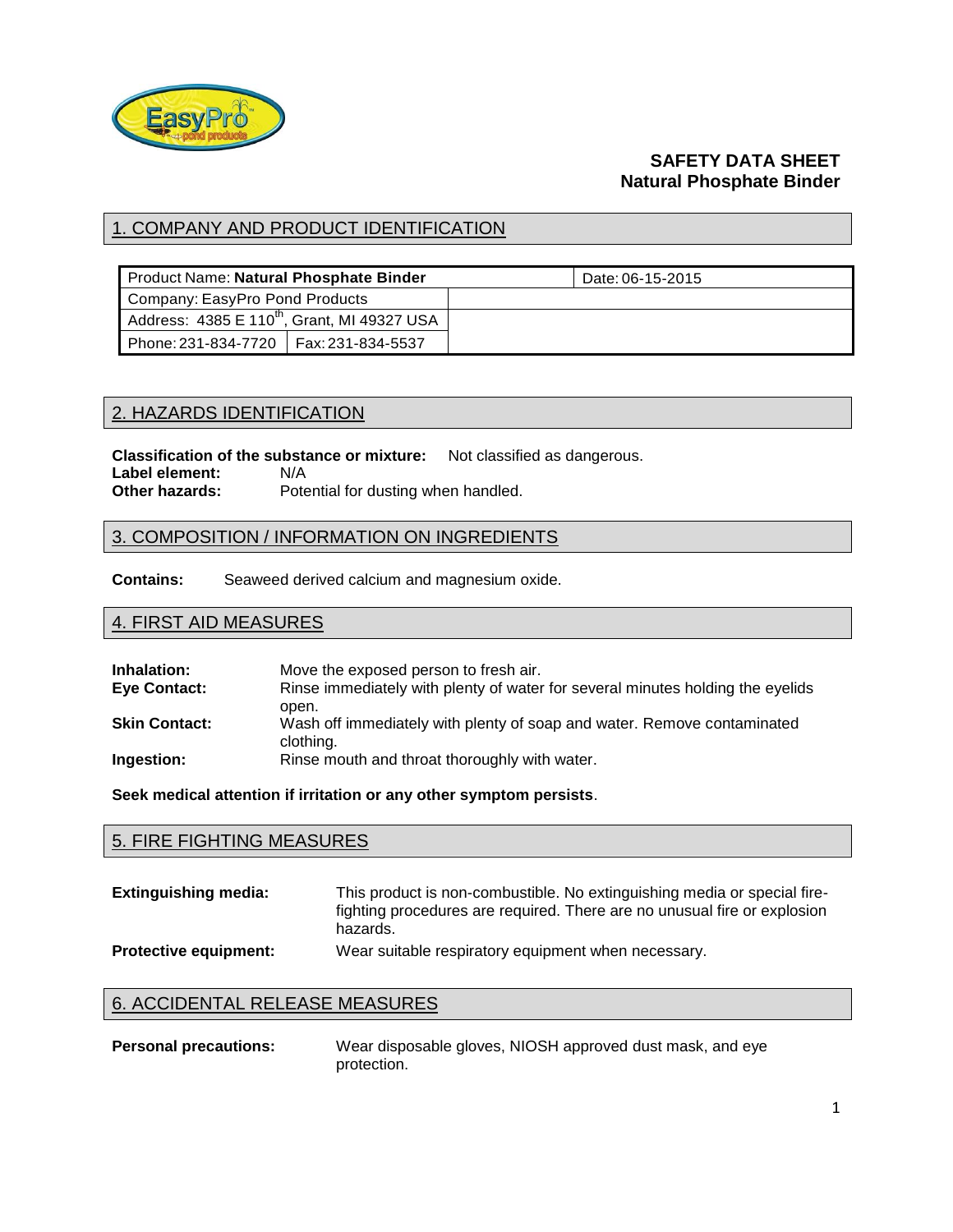**Environmental precautions:** Prevent further spillage, if safe. Accidental releases do not pose environmental risks. **Clean up methods:** Sweep up. Transfer to suitable, labelled containers for reuse or disposal. Clean spillage area thoroughly with plenty of water and wash residue to drain.

#### 7. HANDLING AND STORAGE

| Handling: | Avoid formation of dust. Local exhaust recommended if handling in large<br>quantities. Avoid contact with eyes and skin. Adopt good chemical<br>hygiene practices when handling, carrying and dispensing. |
|-----------|-----------------------------------------------------------------------------------------------------------------------------------------------------------------------------------------------------------|
| Storage:  | Keep in a cool, dry, well-ventilated area. Keep containers tightly closed.<br>Store the product in containers that are labelled correctly, and keep away<br>from children, food items and drinking water. |

## 8. EXPOSURE CONTROLS / PERSONAL PROTECTION

| <b>Exposure limits:</b>        | None applicable to raw materials in this product.                             |
|--------------------------------|-------------------------------------------------------------------------------|
| <b>Engineering measures:</b>   | Ensure adequate ventilation of the working area.                              |
| <b>Respiratory protection:</b> | If airborne dust generated, wear suitable NIOSH approved dust mask.           |
| Hand protection:               | As a precaution, wear chemical resistance gloves (PVC, neoprene or<br>butyl). |
| Eye protection:                | Safety glasses or chemical goggles are recommended.                           |
| <b>Protective equipment:</b>   | Wash all contaminated clothing before re-use.                                 |

### 9. PHYSICAL AND CHEMICAL PROPERTIES

| Appearance:           | Fine, free-flowing powder |  |
|-----------------------|---------------------------|--|
| Color:                | Grey/off-white            |  |
| Odor:                 | Neutral                   |  |
| Water solubility:     | Insoluble in water        |  |
| <b>Boiling Point:</b> | No data available         |  |
| <b>Melting Point:</b> | No data available         |  |
| <b>Flash Point:</b>   | $>850^{\circ}$ C          |  |
| Flammability:         | Non-flammable             |  |
| Vapor Pressure:       | No data available         |  |
| <b>Bulk Density:</b>  | No data available         |  |
|                       |                           |  |

### 10. STABILITY AND REACTIVTY

| Stability:                               | Stable i |
|------------------------------------------|----------|
| <b>Conditions to avoid:</b>              | N/A      |
| <b>Materials to avoid:</b>               | Acids.   |
| <b>Hazardous decomposition products:</b> |          |

**Ie under normal conditions.** 

Reacts with acids liberating Carbon Dioxide.

### 11. TOXICOLOGICAL INFORMATION

Local Effects: Fine powders may irritate the upper respiratory tract; prolonged skin contact may cause irritation to the eyes.